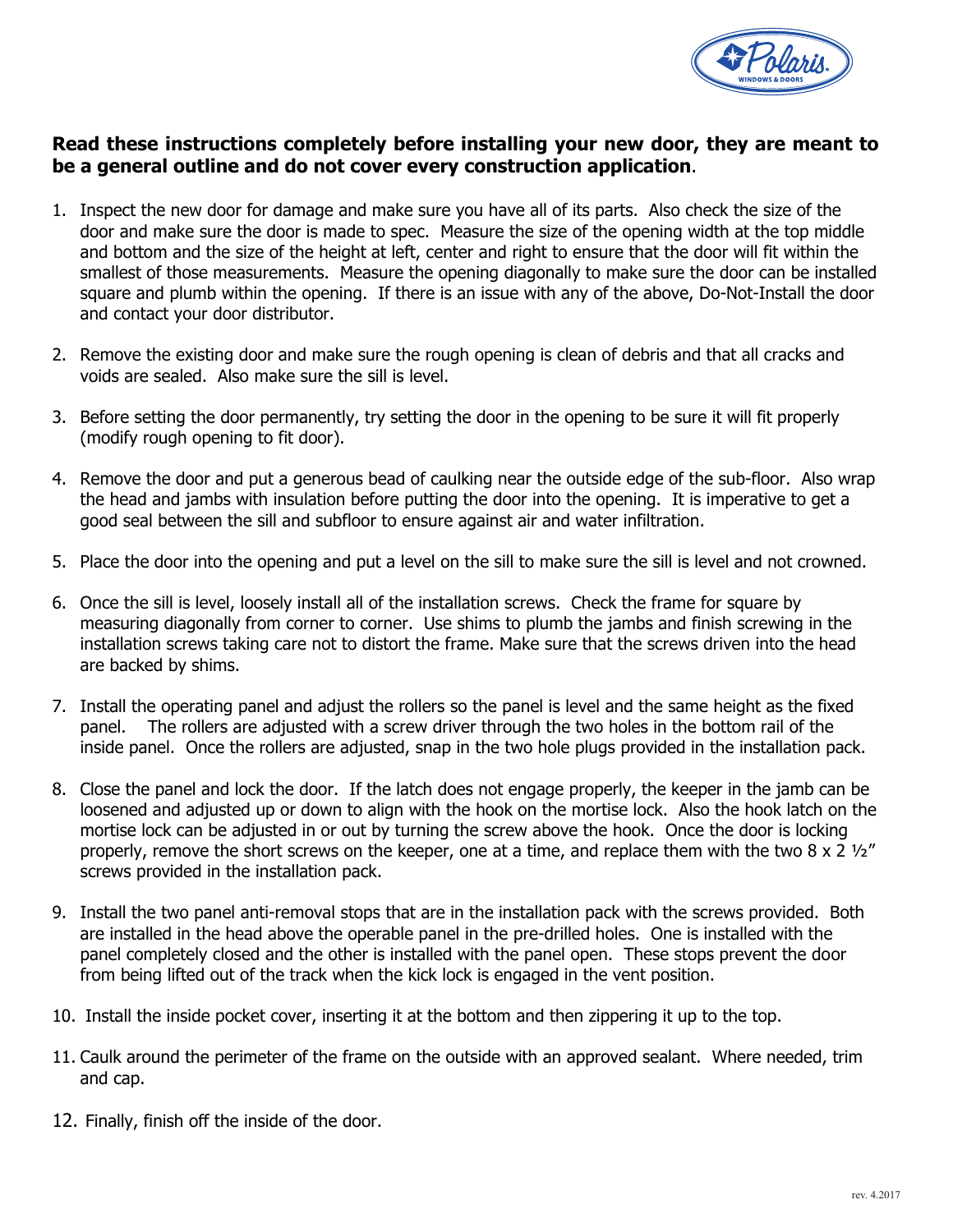

# **Replacement/Retrofit 7180 Patio Door Installation 7480**

Not all window and door types can be installed into every wall application in all areas. Consult with your local building code official for applicable building codes and regulations. Local building code requirements supersede recommended installation instructions.

Note: Installations where the sill is higher than 35 feet above ground level, must be designed by an architect or structural engineer. Failure to install windows and doors into square, level and plumb openings could result in denial of warranty claims for operational or performance problems.

### **TOOLS**

- Installation Screws (Included) Caulk & Caulking Gun
- Tape Measure Nammer
	-
- 
- 
- 
- Level Flat Pry Bar
	- Screwdriver **Access 2018 CONTENT OF SCREW**

### **SAFETY**

- Do not work alone. Two or more people may be required.
- Use safe lifting techniques.
- Use caution when handling glass. Broken or cracked glass can cause serious injury.
- Use proper protective gear (gloves, safety glasses, ear protection, etc.)
- Use power tools safely following manufacturer operating instructions.
- Use caution when working on ladders or at elevated heights.
- Take proper precaution if lead paint is suspected (commonly used prior to 1979). Information regarding regulations and lead protection can be found at www.epa.gov/lead

## **Material & Handling**

- Handle in a vertical position. Do not carry flat or drag on the floor.
- Do not put stress on joints, corners or frames
- Store door in dry, well-ventilated area in vertical, leaning position. Do not stack horizontally.
- Protect from exposure to direct sunlight during storage.

## **DISPOSAL & RECYCLING**

Most Construction & Demolition (C&D) debris is nonhazardous and is not regulated by EPA. Many states have specific definitions of C&D debris that effectively determine what materials are allowed to be disposed of in nonhazardous waste landfills & C&D landfills. Even if federal or state regulations do not apply to your business, you should make efforts to keep the hazardous components of the wastes you generate out of landfills to conserve natural resources and protect human health and the environment. Suggestions outlined at the following link http://www.epa.gov/osw/inforesources/pubs/infocus/rif-cd.pdf identify steps you can take to reduce, reuse, and recycle your waste.